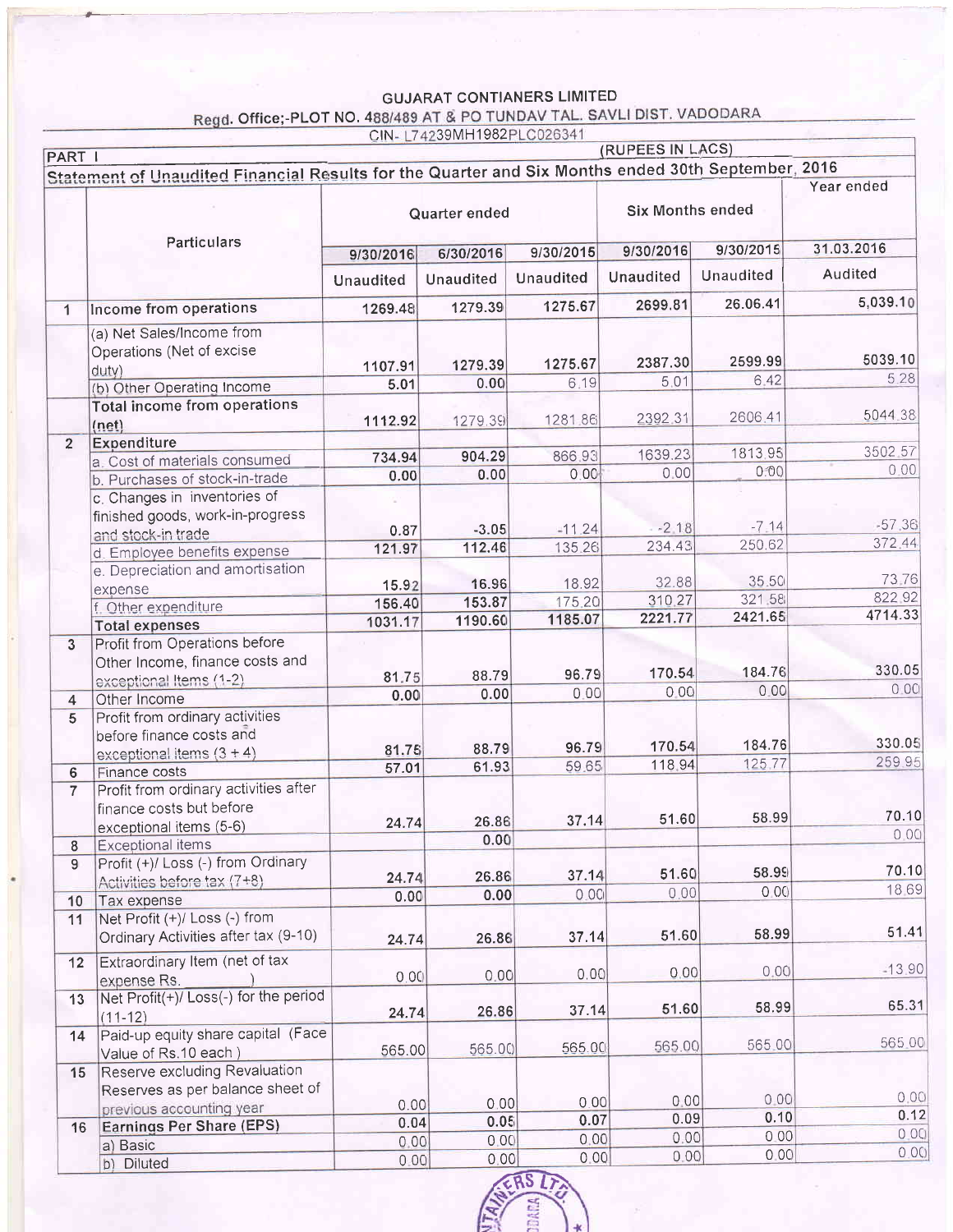#### Note :

### 1. STATEMENT OF ASSETS AND LIABILITIES

| Sr.                     | <b>Particulars</b>                                   | As at<br>30-09-2016 | As at<br>31-03-2016 |
|-------------------------|------------------------------------------------------|---------------------|---------------------|
| No.                     |                                                      | (Unaudited)         | (Audited)           |
| Α.                      | <b>EQUITY AND LIABILITIES</b>                        |                     |                     |
| 1                       | <b>Shareholders fund</b>                             |                     |                     |
|                         | a) Capital                                           | 593.00              | 593.00              |
|                         | b) Reserve & Serplus                                 | 587.09              | 368.82              |
|                         | (c) Money received against share warrants            | 0.00                | 0.00                |
|                         | Sub-total - Shareholders' Fund                       | 1180.09             | 961.82              |
| $\overline{\mathbf{2}}$ | Share application money pending allotment            |                     |                     |
|                         |                                                      |                     |                     |
| $\mathbf{3}$            | <b>Non-current Liabilities</b>                       |                     |                     |
|                         | a) Long term borrowings                              | 113.72              | 162.30              |
|                         | b) Deferred Tax Liabilities (net)                    | 0.00                | 0.00                |
|                         | c) Other long-term liabilities                       | 0.00                | 0.00                |
|                         | d) Long term provisions                              | 0.00                | 0.00                |
|                         | <b>Sub-total - Non-current Liabilities</b>           | 113.72              | 162.30              |
| 4                       | <b>Current Labilities</b>                            |                     |                     |
|                         | a) Short term borrowings                             | 1353.32             | 1433.72             |
|                         | b) Trade payables                                    | 130.04              | 259.43              |
|                         | c) Other Current Liabilities                         | 81.73               | 59.08               |
|                         | d) Short term provisions                             |                     | 89.86               |
|                         | <b>Sub-total - Current Liabilities</b>               | 1565.09             | 1842.09             |
|                         | <b>Total Equity and Liabilities</b>                  | 2858.90             | 2966.21             |
| В.                      | <b>ASSETS</b>                                        |                     |                     |
| $\mathbf{1}$            | <b>Non-current Assets</b>                            |                     |                     |
|                         | a) Fixed Assets                                      | 648.03              | 631.42              |
|                         | (b) Non-current investments                          | 0.00                | 42.89               |
|                         | (c) Deferred tax assets (net)                        | 31.97               | 17.45               |
|                         | (d) Long-term loans and advances                     | 215.92              | 0.00                |
|                         | (e) Other non-current assets                         |                     |                     |
|                         | <b>Sub-total - Non Current Assets</b>                | 895.92              | 691.76              |
| $\overline{2}$          | <b>Current Assets</b>                                |                     |                     |
|                         | a) Current Investments                               |                     |                     |
|                         | b) Inventories                                       | 673.24<br>1171.48   | 700.88<br>1186.25   |
|                         | c) Trade receivables<br>d) Cash and cash equivalents | 2.27                | 12.10               |
|                         | e) Short term loans & advances                       | 0.00                | 375.22              |
|                         | f) Other current assets                              | 115.99              | 0.00                |
|                         | Sub-total - Current Assets                           | 1962.98             | 2274.45             |
|                         | <b>Total - Assets</b>                                | 2858.90             | 2966.21             |

ΔI

**IADODAT** 

**RAT**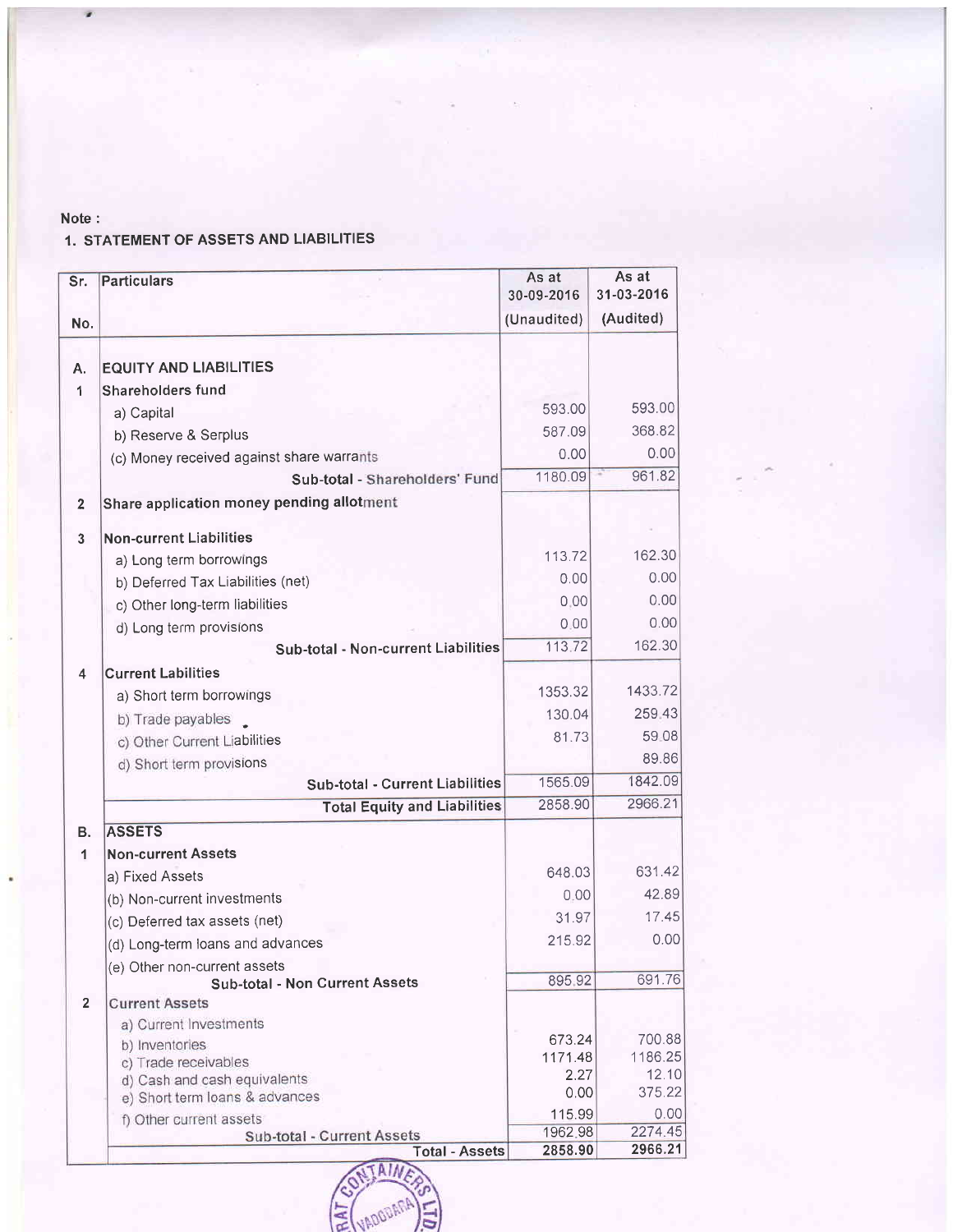- 1 Figures are regrouped whereever necessary
- The Company has only One reportable Segment i.e. Packaging Industries
- 3 Above results have been taken on record by the Board of Directors at their meeting held on 14th Novemeber; 2016 after having conducted "Limited Review" by the Statutory Auditor and approved and recommended by the Audit Committee.
- 

Date 14.11.2016 Place : Baroda



# For GUJARAT CONTAINERS LTD.

**KIRAN SHAH** Managing Director